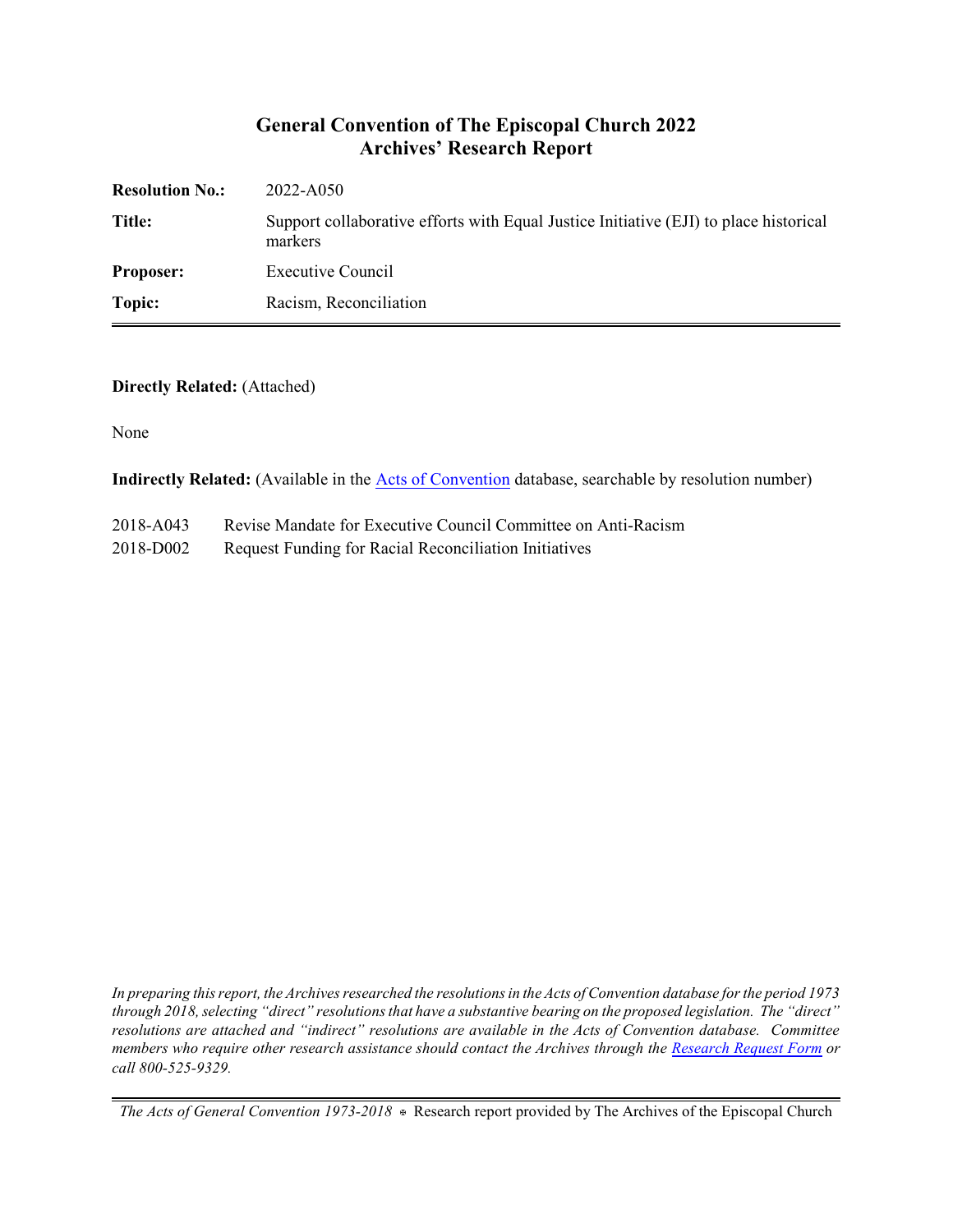# **A050 - Support collaborative efforts with Equal Justice Initiative (EJI) to place historical markers**

#### **Final Status:** Not Yet Finalized

**Proposed by:** Executive Council **Requests New Interim Body**: No **Amends C&C or Rules of Order**: No **Has Budget Implications**: Yes **Cost**: \$25,000.00 **HiA:** HD **Legislative Committee Currently Assigned**: 09 - Racial Justice & Reconciliation **Completion Status:** Incomplete **Latest House Action:** N/A **Supporting Documents:** No

### **Resolution Text**

*Resolved*, the House of \_\_\_\_\_\_\_\_\_\_\_\_\_\_\_\_ concurring,

That this 80th General Convention of The Episcopal Church ("TEC") hereby encourage participation in the Equal Justice Initiative ("EJI") efforts to place Historical Markers at key sites throughout the United States (U.S.) that honor the lives and work of persons of color who suffered or were killed due to the historical effects of White Supremacy; and be it further

*Resolved*, That, each province, diocese, parish, and institution conduct research and collaborate with the EJI in these efforts to place Historical Markers. TEC may, as its schedule, programming and budget and human resources permit, initiate its own efforts to place Historical Markers at key sites where People of Color, particularly Indigenous people and people of the African Diaspora, suffered or were martyred due to the historical effects of White supremacy; and be it further

*Resolved*, That the sum of \$25,000 be set aside for carrying out this work, to include costs per marker, cost of conducting research, cost of consulting experts, cost of paying stipends to interns, and cost of promoting and hosting the Marker Installation event.

## **Explanation**